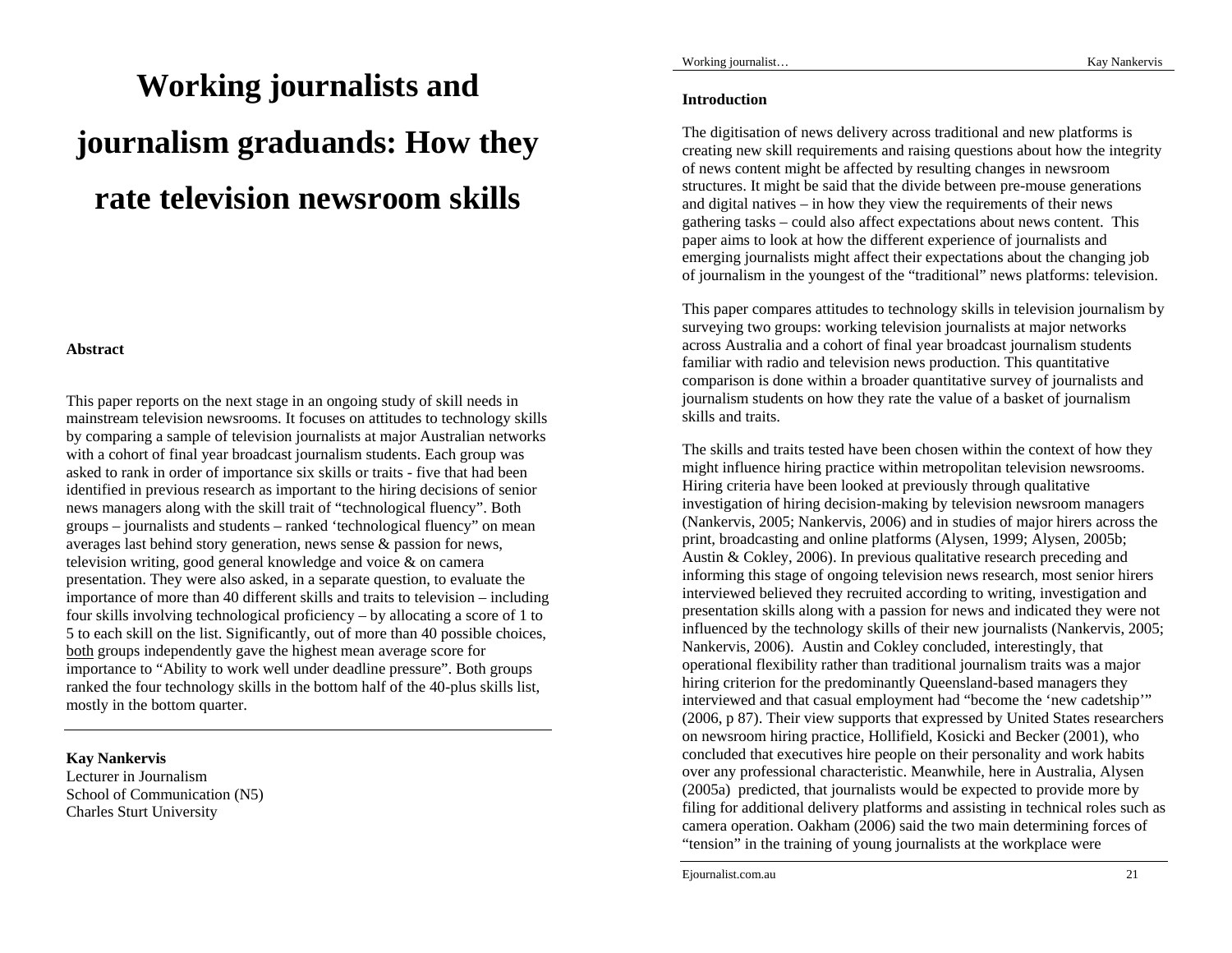"technology and the increasingly virulent commercial imperative driving modern journalism." (Oakham, 2006, p 183)

These pieces of research have been carried out since Patching's seminal 1996 AJR paper (Patching, 1996) spawned research highlighting the shortage of journalism jobs waiting for a growing number of journalism graduates in Australia. This line of inquiry included the needs of the majority of journalism graduates who will struggle and probably fail to find a journalism job on leaving university (O'Donnell, 1999) along with study of the expectations and attitudes of journalism students about their career futures and the profession (Alysen & Oakham, 1996). As already noted, the changed Australian marketplace and newsroom culture awaiting graduates as a result of technology and new commercial demands on output has been also addressed more recently (Alysen, 2005a; Alysen, 2006; Oakham, 2006; Simpson, 2005)

Cohorts of Australian journalism students have been surveyed for published research since Alysen & Oakham's co-authored paper (1996) on a range of subject matters: This has included their experience of journalism education (O'Donnell, 2006) and their use of technology (Cameron, 2005). Cameron's research aims in part to meet the pedagogical challenge presented by Prensky's papers that first coined the terms "digital native" and "digital immigrant" (Prensky, 2001a, 2001b): Prensky warned that those who have grown up with digital technologies, including computers, are wired differently to the "digital immigrants" who have the job of teaching them and the "natives" must therefore be taught with this new wiring taken into account.

As already mentioned, a number of studies have been done in Australia on newsroom managers who are hirers and firers - in order to gauge what they want in their recruits. Studies have also been done across rank and file journalists – to test their attitudes to changes in the workplace. Gade (2004) has undertaken one such study in the United States of journalism managers and rank-and-file journalists on their attitudes to changing newsroom culture brought about by restructuring and shifting news values. Also in the US, a national study of college professors, news professionals and news editors (Huang et al., 2006) found "strong support" for training generalists and for schooling in new technology while emphasising critical thinking (Huang et al., 2006, p 221). However, unlike much of the literature on newsroom change, it concluded that "dealing with convergence was not an urgent necessity" (Huang et al., p221).

In Australia, Rodriguez recently completed a quantitative and qualitative study aimed at all working journalists in the state of Victoria (Rodrigues, 2008): she sent 600 surveys and received 83 responses to questions she asked about their workplaces. Of anecdotal interest are the quotes in her paper from journalists complaining that there are fewer people in newsrooms in 2008 and as a result investigative journalism is diminishing, government spin doctors are driving news agendas more so than in the past, on-the-job training of young journalists is less thorough and younger people are given more responsible jobs far earlier than they would have previously.

Vine has compared current journalist culture in Australia with that of the past by interviewing a group of young journalists and comparing their responses to those of a group who were young journalists thirty years ago (Vine, 2006). For the most part, however, comparisons between students of journalism and those already working in the industry do not appear to feature in much literature on journalism. This paper is one of the exceptions: it examines the results of a quantitative study of both television journalists and final year broadcast journalism students on how they rate technological skills alongside other journalism skills such as grammatical writing, investigation, contact building and television presentation.

# **Methodology**

The data for this paper was collected by using an almost identical quantitative questionnaire across two groups of respondents (working television journalists and broadcast journalism students). The only differences between the two groups' questionnaires were in the profiling questions, reflecting the different work situations of the two cohorts. Aside from these, the questionnaire asked two main questions:

(1) For respondents to rank six key skills or attributes in order of importance for television news journalism.

Five of these key skills were identified in previous research using qualitative interviews with senior news managers at the five major free-to-air networks in Australia (Ten, Nine, Seven, ABC & SBS) along with Pay-Television news network, Sky News (Nankervis, 2005; Nankervis, 2006). From those interviews, the most important attributes identified by the sample of senior managers in television news were (1) story generation, (2) news sense and passion for news, (3) television writing, (4) good general knowledge and (5)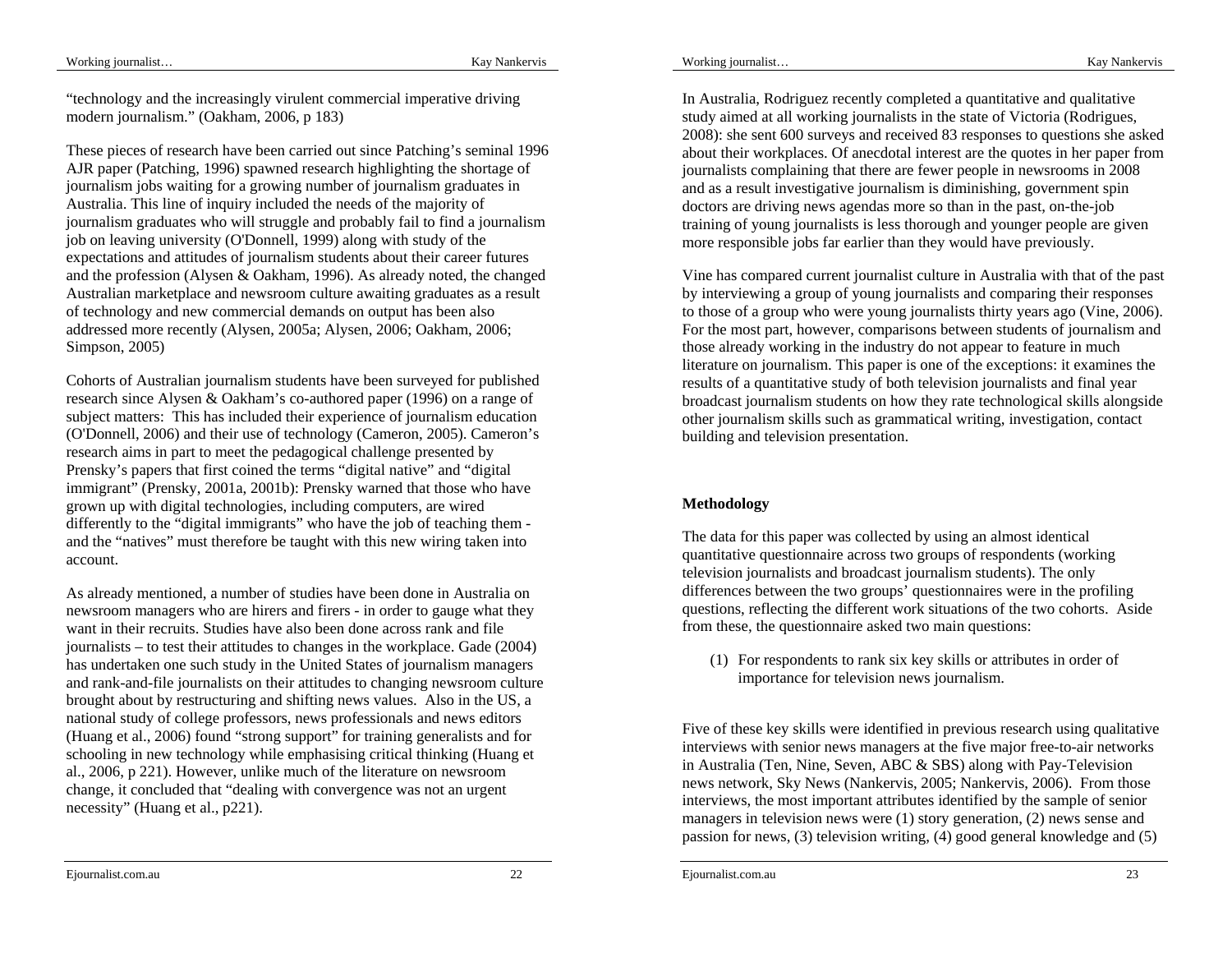Working journalist…

presentation - including voice and on camera appearance. These five attributes were among the six ones that respondents from the two groups involved in this latest data collection were asked to rank.

 A sixth attribute was added for respondents to rank for importance with the others: (6) fluency with technology. The importance of technological fluency as a hiring criterion was downplayed as "unimportant" by most senior managers in the earlier qualitative research (Nankervis, 2005; Nankervis, 2006). It was added here to test that qualitative result quantitatively across a broader range of television journalists and against a younger group: journalism students about to enter the workforce. The responses to this question will be discussed in this paper.

The second main question in the survey instrument asked respondents in each group

(2) to rank forty two skills and/or attributes for their importance to television journalism on a scale of  $1 - 5$  where 1 equalled "not important" and five represented "crucial".

These skills included general work skills such as "ability to work as part of a team", "good English grammar, usage and spelling" and "good general knowledge". The list also had a range of skills and attributes useful for uncovering information and dealing with contacts such as "persuasive skills", "'front' and 'fearlessness' especially when pursuing controversial stories", "ability to build contacts" and "ability to break new stories". The survey instrument also asked respondents to rank the importance of degree qualifications, general knowledge and other specific knowledge such as twentieth century history, world affairs and ability to understand a financial statement.

There were questions covering technological skills such as familiarity and competence in "bulletin word-processing software" and in "using picture editing software". Two other technology skills tested were those required by video journalism: "Ability to operate a camera" and "Ability to operate television sound equipment".

Discussion of the question (2) survey results will concentrate on the responses for these four technology skills across the two groups. However, a summary of results for all thirty-six skills that could apply to producers and reporters will be included in an appendix at the end of this paper and the results discussed briefly. The other six skills relating specifically to oncamera reporters have been discussed separately. The inclusion of all the skills results is necessary to put the technology ones in context.

# **Sample Group Profiles.**

Seventy-three people responded to the survey, comprising forty two television journalists and thirty one tertiary students. The working television journalists' email surveys were disseminated to newsroom staff by senior news managers at the researcher's request over a six month period ending in February 2008. This was done across ten known newsrooms chosen randomly across all states – reaching approximately 200 journalists (an approximate response rate of 21%). The student cohort of 35 was surveyed on one day in mid-2008 at Charles Sturt University with a response rate of 88.57%.

Most journalists were employed by either Channel Nine, Channel Seven, SBS or Sky News, with two journalists employed by the ABC and one working as a freelancer. Half of the journalists were men. The most common job position amongst journalists was reporter/producer, with reporter, line-up producer and reporter/presenter the next most common job position. Six journalists worked as either an executive producer, news director, network editor or assistant chief of staff. More than 60 percent of journalists were based in Sydney, with 26 percent in Brisbane and the remainder spread between Canberra, Melbourne and Auckland.

The journalist respondents reflected a range of experience, with 26 percent having five years or less experience, 19 percent with six to ten years experience, 14 percent with 11 to 15 years experience, 14 percent with 16 to 20 years experience and 24 percent with more than 20 years experience. One journalist had 35 years experience. In terms of non-television experience, 29 percent had previously worked as a print journalist and 48 percent had worked as a radio journalist. More than 60 percent of journalists had a tertiary qualification in journalism while 26 percent had tertiary qualifications in an area other than journalism (some respondents had tertiary qualifications in both  $-69$  percent of journalists in total had tertiary qualifications).

The student cohort was less diverse than their journalist counterparts. All were third-year students in the journalism course at one Australian university. Most students were planning a career in broadcast journalism. Thirty-nine percent of respondents had previous or current paid work as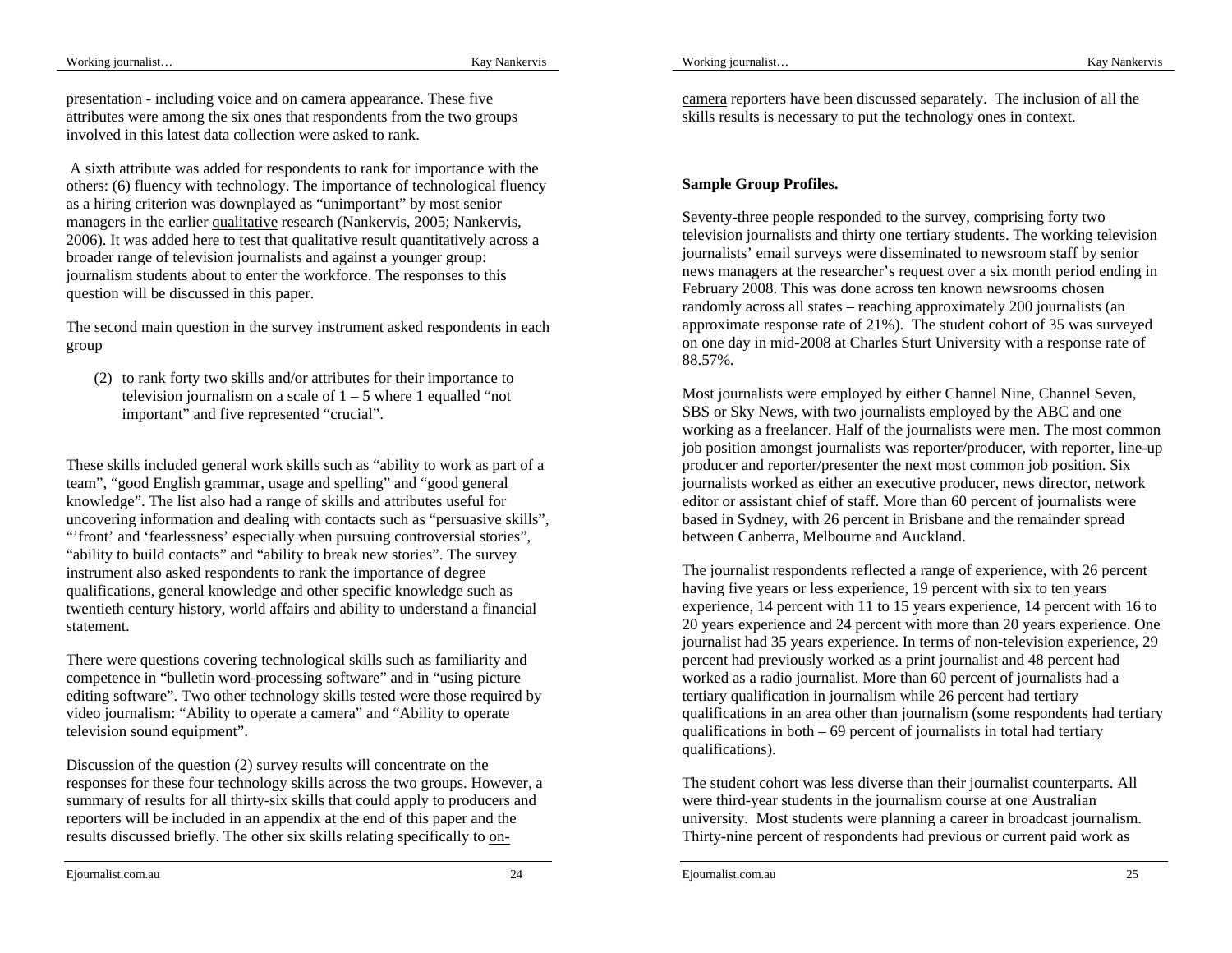journalists, all of whom had two years or less experience. Most of this experience had been obtained through the community radio station located on their university campus.

## **Data**

Survey Q1: Ranking of Six Key Skills Identified in Previous Qualitative Data

Respondents were asked to rank from one to six the importance of the six skills listed, with "1" being the number allocated to the most important. Therefore, the lower the average mean response for a skill, the greater the relative mean importance indicated by the sample groups for that skill or attribute.

The following tables set out the different average rankings given by the two cohorts for the six television journalism skills tested:

## **Figure 1**



As can be seen in Figure 1, three of the six skills tested were ranked in the same position, on average, by both groups: average mean rankings for each group, students and journalists, listed "news sense and a passion for news" as the most important attribute for a television news journalist and "fluency with technology" at the bottom of the list of six. The average ranks for both

Working journalist…

groups also put "good general knowledge" at the same average rank: fifth in order of importance.

The following figure diagrams separate the results for journalists and students.



The journalist results for "fluency with technology", placing it last in order of importance, appear to tally with the attitude of most newsroom managers surveyed qualitatively in 2005 and 2006 (Nankervis, 2005; Nankervis, 2006): Nearly all the managers said their criteria for hiring journalists did not include video journalism skills or other technology proficiency. However, the mean average response for this skill listed here, being less than five, indicates that not every working journalist put technology fluency last (at "6") with some therefore ranking it above one of the other "key" skills.

Also interesting is that the mean average ranking of the three skills ranked highest - news sense, television writing and story gathering and generation – were very close. This indicates all three had significant mode responses at first, second and third place across the aggregate journalist responses. In other words, all three were regarded as very important by journalists and difficult to rank in order.

Ejournalist.com.au 26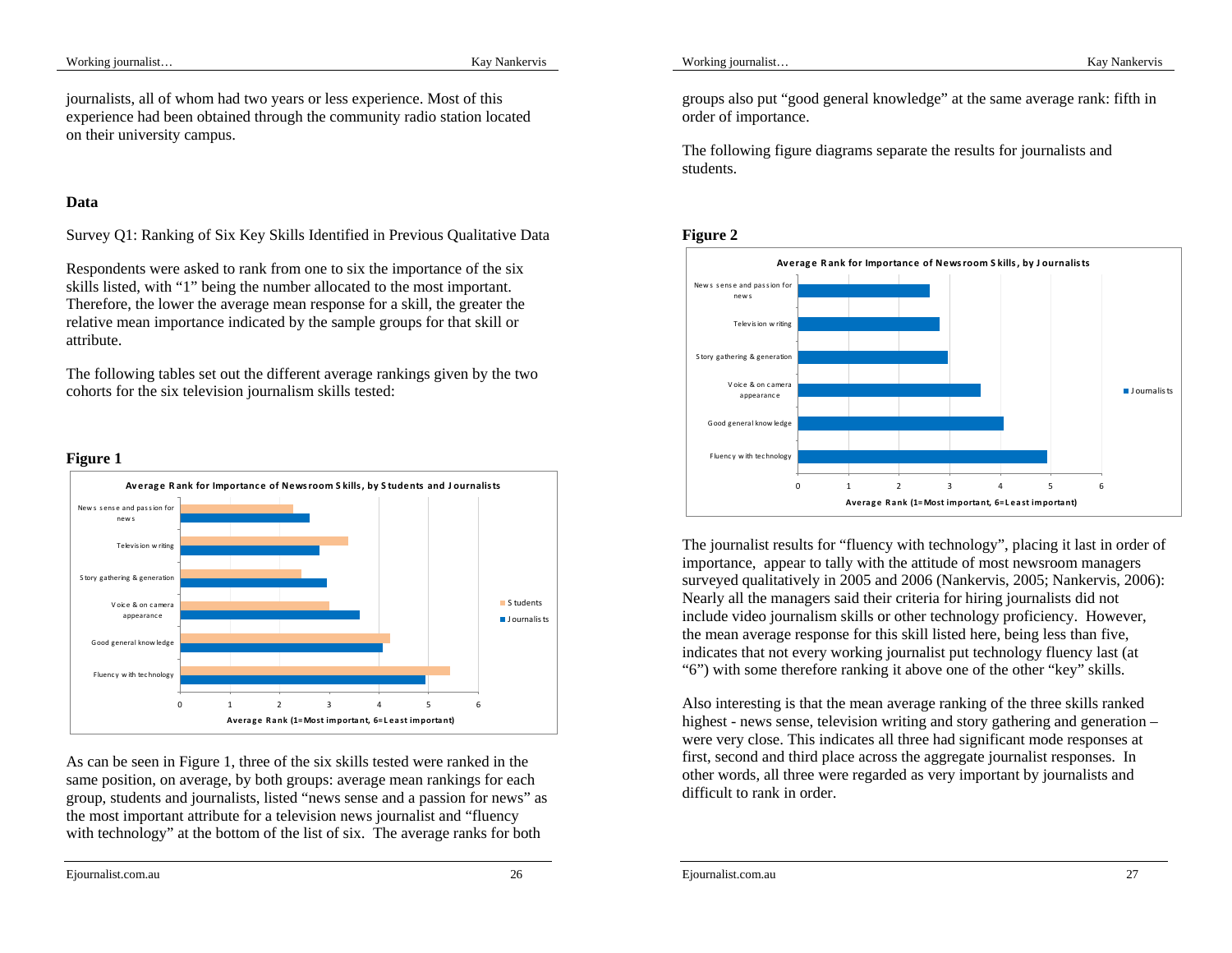## **Figure 3**



Interestingly, journalism students did not, on average, rank television writing as highly for relative importance as the working journalist cohort did. This skill slipped when ranked by students, on average, from second to fourth spot. "Story gathering and generation" was ranked second highest, very closely behind "news sense and passion for news" suggesting that those two skills sets would have had strong modes at first, second and third place across the student responses ranking the skills.

"Voice and on camera appearance" was given greater relative importance by students than that accorded it by working journalists: placed in third spot by students and above "television writing". This is not surprising given Australian literature on journalism student attitudes showing that many students of broadcast journalism overestimate the importance of a "telegenic" appearance in determining their attractiveness to a television newsroom employer (Alysen & Oakham, 1996; Nankervis, 2005; Nankervis, 2006). The lower ranking accorded "presentation" attributes by journalists might also be a reflection of the fact that many of the journalists responding were producers rather than on camera reporters; what is not clearly measured in survey question (1) across the journalist cohort is the importance that television voice and appearance had for *on camera reporters* as opposed to the much larger group of television journalists who did not appear on air. This is addressed in the next survey question: traits that could be said to be specific for on-camera reporters have been identified and separated.

# **Survey Q2: Ranking 42 TV Journalism Skills and Attributes for Importance**

As already explained, respondents were asked to rank forty two skills and attributes for importance with "1" representing "not important" and "5" representing "crucial". The lowest possible score provided for importance of a trait, therefore, was one and the highest was five. Six of the traits listed would only apply to on-camera reporters and have been placed into a separate diagram (figure 4, below). The mean average response results for thirty-six remaining traits (that could apply to both producers and reporters) have been placed into two appendices at the end of this paper. These traits and skills have been listed in order of average mean importance as indicated by the two groups. Before discussing the results for the technology skills, it might be useful to note some general trends across those thirty-six traits.

## Like Scorings

There was, generally, little disparity between the mean averages given to skills and traits by the two groups. For instance, the top mean average score for importance was achieved by the same attribute in each group: "Ability to work well under deadline pressure". Lack of different scores between the two groups was most apparent in those skills that scored highly – between four and five – for importance (See Appendix A). A majority of the skills tested were ranked within those margins. In fact twenty-three of the skills listed were ranked by either both or one of the groups at between four and five for importance. A majority of the "top" twenty-three skills were the same for both groups. Each group gave all their "top" twenty three average means scores more than four. This high score for a large number of traits may be a result of the fact that many of those listed were known to the researcher to be useful in a television newsroom, through earlier research and pre-academic workplace experience. There were however, a number of less certain skills added to the survey to test its efficacy. Additionally, the four skills involving technology fluency and fluency with video journalism equipment did not score as highly as the "top" twenty-three with either group. This will be discussed in greater detail after the general response trends are dealt with.

## Divergent Scorings

There was one major trend in the difference between scores allocated by each group: the student group rated nearly every trait or skill slightly more highly for importance on average than did the journalist cohort. This difference in mean average ratings became more marked between the two groups with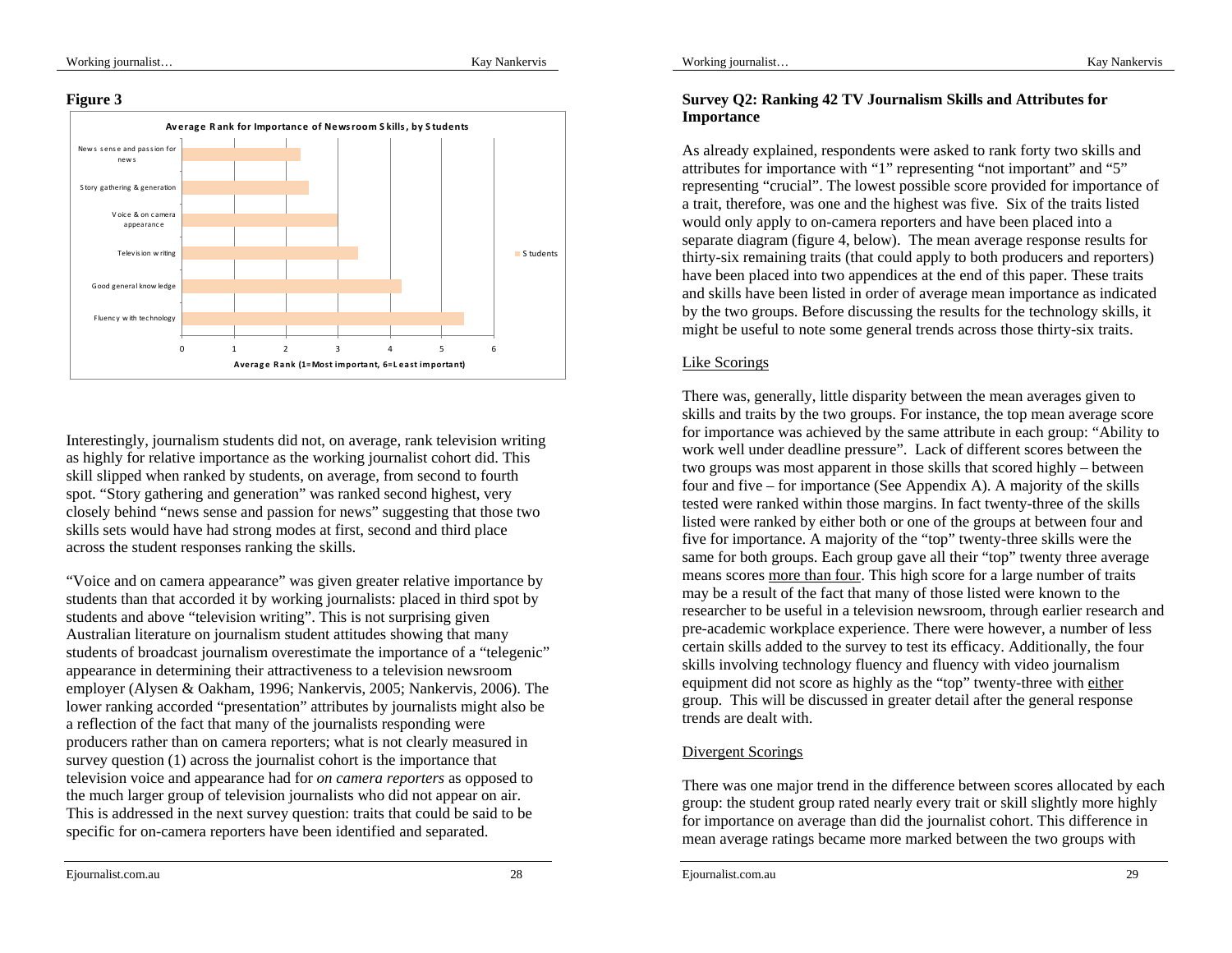those skills or traits rated less highly by either group (refer bottom half of Appendix B). There were only five traits or skills which mean averaged a higher score for importance among the journalist group. Four of these traits were still only given marginally stronger journalists' scores than the mean average score given by the students: news sense, knowledge of  $20<sup>th</sup>$  century history, empathy for others and analytical thinking.

The only trait that journalists ranked significantly higher for importance than did the student group was "High ethical standards (especially when dealing with subjects of stories)". With an average mean score for importance of approximately 4.5 among journalists, it came in at the fourth most important attribute to that group after "news sense". Among students, however, it scored just over 4.00. Partly because students gave more generous scores than did the journalist group for most of the other traits, this one came in at equal 23<sup>rd</sup> place for importance among students alongside "ability to break" new stories".

## **Skills Specific to On-Camera Reporters**

#### **Figure 4**



As with the thirty six "producer/reporter" skills, students gave more generous scores for every "reporter only" skill here. (As with the larger basket of

skills, the higher the average score the greater the respondents viewed that skill's importance.) Journalists gave "a good broadcasting voice" greater importance than a "telegenic appearance" and this might explain why "good on-camera presentation" – which would combine appearance, voice and delivery scored strongly with both journalists and students. However, in keeping with the results for survey question (1), journalists gave far less importance to appearance for on-camera reporters than did the students surveyed. The journalists gave even lower scores to three of the four technology skills examined below.

### **The Technology Skills**

As already noted, those four skills involving technology fluency and fluency with video journalism equipment did not score as highly as the "top" twentythree with either group. In all four cases, the students' average mean rankings for the importance of these skills were higher. This was more marked, as can be seen in figure 4, in relation to the two video journalism skills listed, camera operation and proficiency with sound equipment.

## **Figure 4**



For both video journalism skills, as "1" represented the lowest possible score ("not important"), the average ranking for importance allocated by journalists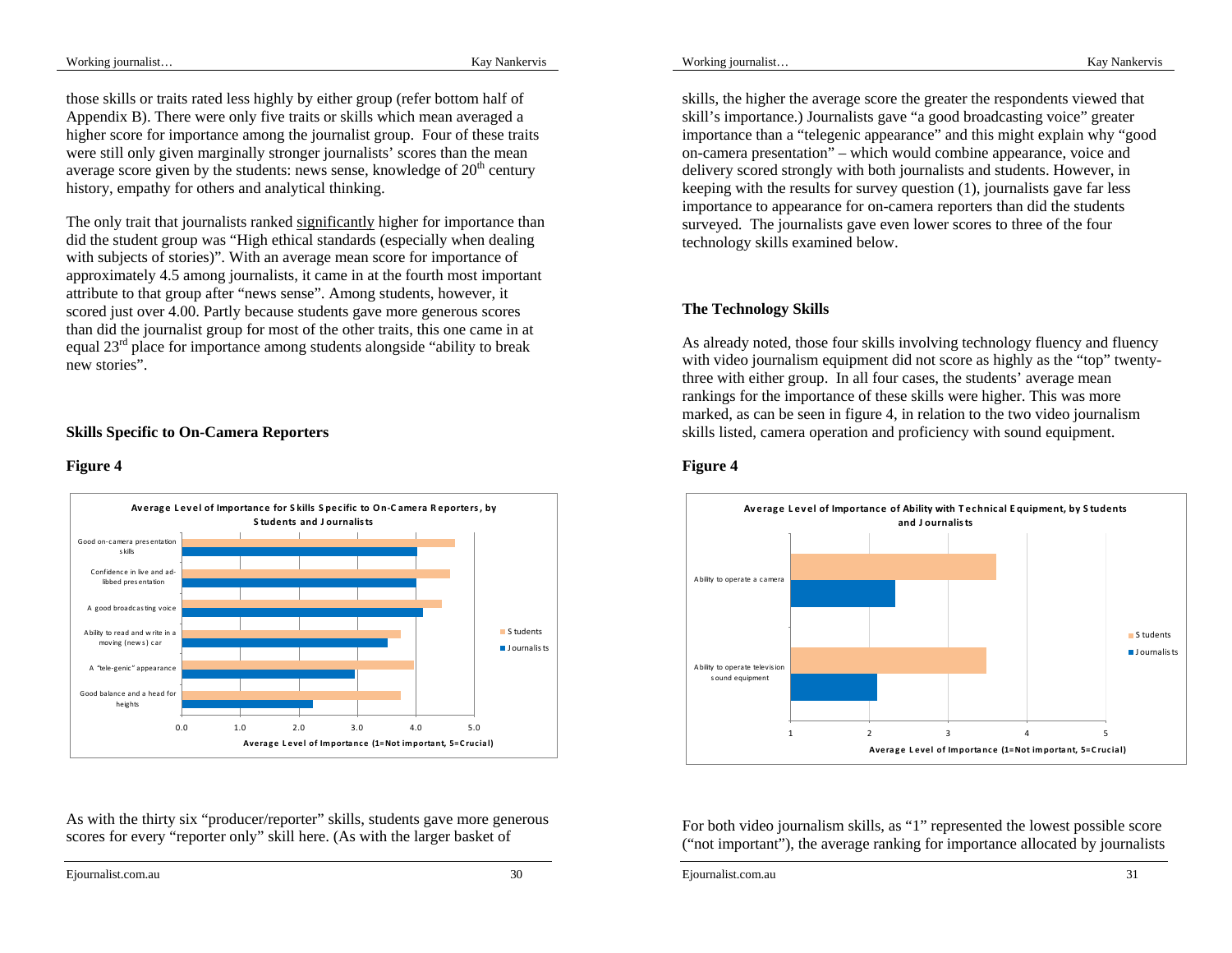was half that score allocated by the student group. As already noted, greater generosity in scoring by students was more marked for those skills and attributes that were ranked lower in importance by both groups and these two skills provide an illustration of that tendency. The average mean scores for the skill "Ability to operate a camera" came in at  $26<sup>th</sup>$  place among students and 31<sup>st</sup> among the journalists. The related skill of "Ability to operate" television sound equipment" was scored  $29<sup>th</sup>$  by students and  $33<sup>rd</sup>$  by journalists.

The other technology skills surveyed, involving the use of computer software, appeared to be ranked more highly for importance than the video journalism skills, especially by the journalist group (see figure 5. below).

# **Figure 5**



The relatively strong score for "Familiarity with and competence in bulletin word-processing software" among journalists probably reflects the fact that every television journalist must operate this equipment but most will not yet be called upon to operate cameras or sound equipment. Increasingly, they are being called upon in metropolitan television newsrooms to use picture editing software (Alysen, 2005a) and the slightly stronger score for this compared with the other VJ skills might reflect this. The similarly stronger student scores might also reflect their experience, as the student cohort tested

Ejournalist.com.au 32

is accustomed to preparing radio news bulletins on News-Boss bulletin software and cutting television news packages using Final Cut Pro.

## **Discussion**

It can be generalised that journalists and students alike rate the importance of technological fluency below "pre-mouse" television journalism skills such as television writing, story generation, information gathering and television presentation. It would appear also that these results align with those achieved by the researcher's qualitative studies of senior hirers and firers (Nankervis, 2005; Nankervis, 2006): that technological fluency is not front-of-mind when hirers recruit journalists. However, the construction of the surveys discussed here do not provide conclusive evidence that technological fluency is of little importance to television journalism today or to the employment prospects of today's journalists, new or experienced. The relatively low ranking for technological skill that emerged in survey question (2) across the two groups, especially journalists, reflected the number of skills in the list that were known to be integral to television journalism: technological skills might have been higher up on a differently skewed list. In addition, a higher response rate from journalists would have enabled analysis of differences in responses on the technology skills across different age groups or those performing different roles within their newsrooms.

What is significant is that a group of journalists with varying years of experience behind them – a mixture of digital natives and immigrants – on average, still give greater weight to those other television skills revered by senior managers interviewed in previous research: television writing, news sense & passion for news, story generation, information gathering and television presentation (Nankervis, 2005; Nankervis, 2006). The television journalists' view appears to be similar to that of a cohort of students of broadcast journalists looking for their first job in radio or television journalism. Thus the attitude of rank and file television journalists, along with that of graduating broadcast journalism students, appears in step with that of key television news managers making hiring and firing decisions.

# **Pedagogical Implications**

These findings suggest strongly that journalism education must continue to devote a large proportion of its vocational teaching of television journalism to pre-digital skills – especially those related to investigation, information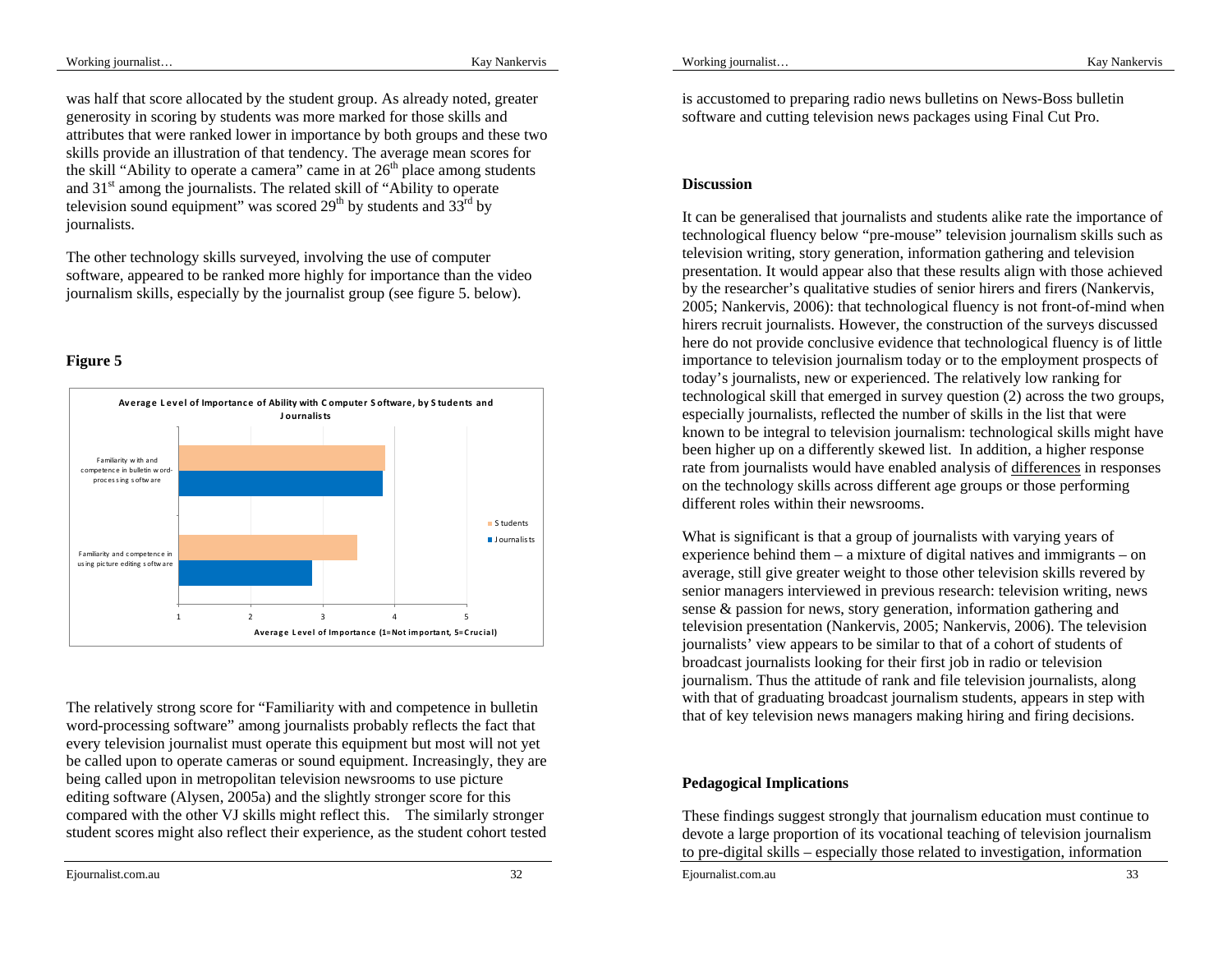Working journalist…

gathering, television writing and presentation. The work of both Oakham and Rodriguez suggest that investigative skills - and training of young journalists in all these pre-mouse skills - are in danger across many newsrooms because of staffing changes. It would seem from their research and the data here that this is more from a lack of respect by "bean-counters" for these skills - a problem identified by Richards in his recent book on journalism ethics (Richards, 2005) - than indifference among journalists. Therefore, educators must send their students into the workforce armed with strong skills in information gathering and dissemination via their brains and senses - and not just via digital recording and duplication devices – so that they can withstand commercial pressures to adopt a cut-and-paste news production culture.

However, these results do not demonstrate that fluency in technology – especially production software and video journalism equipment – can be ignored with safety by journalism educators. The results rank technological literacy behind some other skills but do not fully evaluate what value technological literacy has per se. There is no shortage of evidence elsewhere to demonstrate that technological skills have palpable value in the production of television news: (Alysen, 2005a; Alysen, 2006; Simpson, 2005). It's also possible that the different "wiring" of the "digital native" (Prensky, 2001a, 2001b) may make the learning of television industry technology an easier learning pathway into those other "older" skills for the young natives we must teach. At the same time, newsrooms are changing in ways that are not easy to predict and it would be foolhardy to embrace the view expressed by some that there is no urgency to understand or teach for the convergent newsroom (Huang et al., 2006): a study of television newsrooms does not, for instance, encompass the applications of video journalism being embraced by online news services (where many of our students will need to find jobs).

However, the results do allow us to remember that technology and how it is used in television newsrooms will continue changing rapidly: if the aim of journalism education is to prepare graduates to make an impact on the craft throughout their careers, and not just in the short-term, sacrificing enduring journalism skills for those that will become out of date as technology changes is not responsive to change, but short-sighted. These results suggest that television journalists do not believe technological fluency is valuable without traditional journalistic inquiry: content is still revered by television journalists and despite what others might report (Simpson, 2005, p. 119), the medium, to working journalists, has not yet become the message.

**Appendix A: Top 18 skills av. ranking by journalists and students (Survey Q2)** 



**Note:** The "top" skills are sorted here by averaging out the combined responses of journalists and students. Some of the journalists' "top" 18 skills are pushed down by student averages into the lower, Appendix B, list on the next page and vice versa.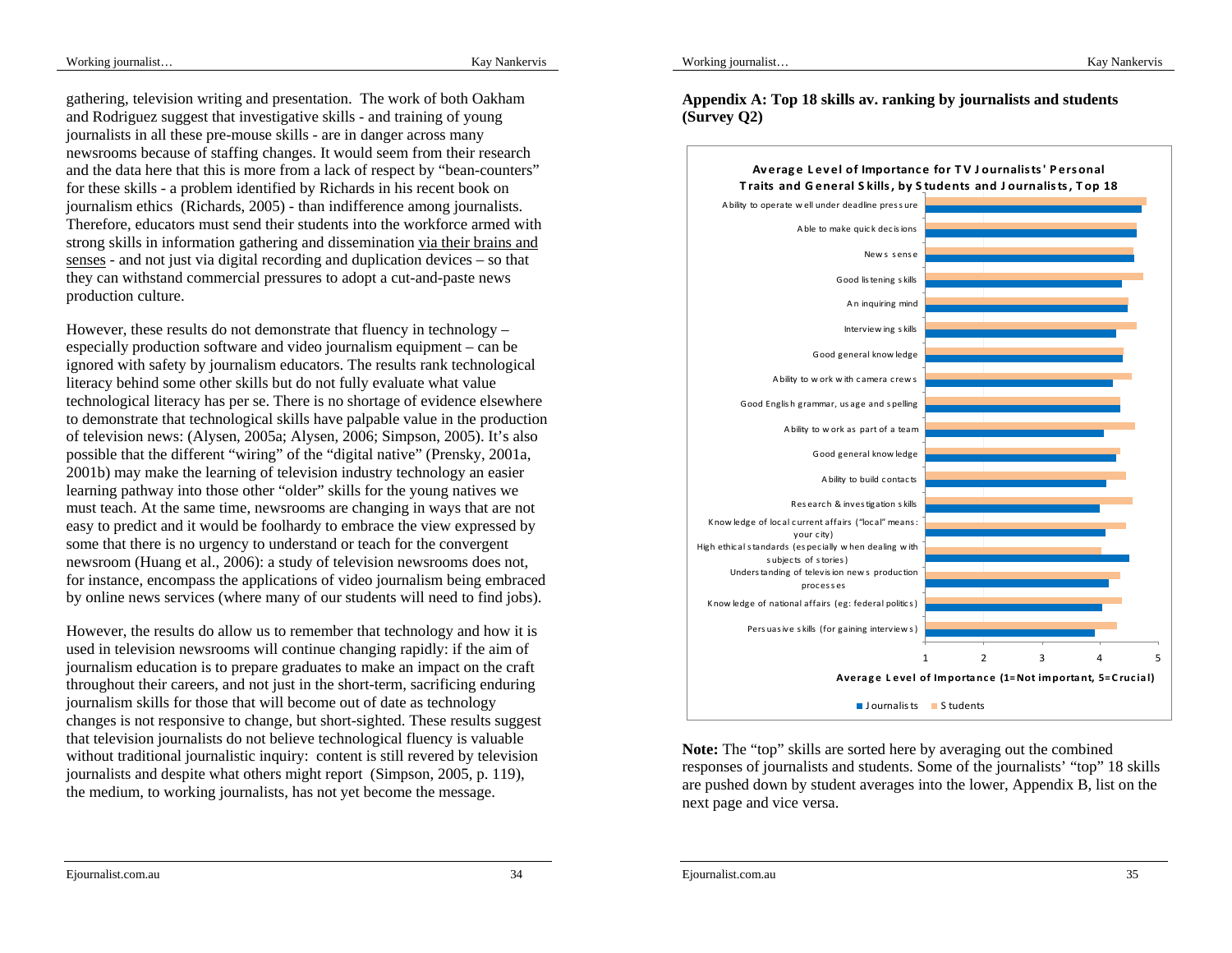#### **Appendix B: Lower 18 Skills – Av. ranking by journalists and students**

### **(Survey Q2 contd.)**



# **Bibliography**

Alysen, B. (1999). Selecting the 'newsmakers': journalism graduates in the marketplace. *Australian Journalism Review, 21*(1), 143 -159.

Alysen, B. (2005a). The changing newsroom: shifts in journalism work practices and the implications for journalism education. *Australian Studies in Journalism, 14*, 61-77.

Alysen, B. (2005b). *The disappearing cadetship: Trends in entry level journalism employment 1995-2005*. Paper presented at the Journalism Education Association Conference, Griffith University, 29 November – 2 December 2005.

Alysen, B. (2006). Reporting Australian television news: professional practice in the analogue-to-digital transition. [Paper in: 50 Years of Australian Television. Jacka, Liz and Turnbull, Sue (eds).]. *Media International Australia, Incorporating Culture and Policy* (121), 149-158.

Alysen, B., & Oakham, K. M. (1996). The Jana Wendt factor: an empirical study of myths and misconceptions among journalism students. *Australian Journalism Review, 18*(1), 39 -52.

Austin, J., & Cokley, J. (2006). The key hiring criteria used by journalism employers. *Australian Studies in Journalism, 17*.

Cameron, D. (2005). The net generation goes to university. *Journalism Education Association Conference. Surfers Paradise, Queensland, Australia, December 2005*.

Gade, P. J. (2004). Newspapers and Organizational Development: Management and Journalist Perceptions of Newsroom Cultural Change. *Journalism & Communication Monographs, 6*, 3-55.

Hollifield, C. A., Kosicki, G. M., & Becker, L. B. (2001). Organizational vs. professional culture in the newsroom: Television news directors' and newspaper editors' hiring decisions. *Journal of Broadcasting & Electronic Media, 45*(1), 92-117.

Huang, E., Davison, K., Shreve, S., Davis, T., Bettendorf, E., & Nair, A. (2006). Bridging Newsrooms and Classrooms: Preparing the Next Generation of Journalists for Converged Media. *Journalism & Communication Monographs, 8*(3), 221-262.